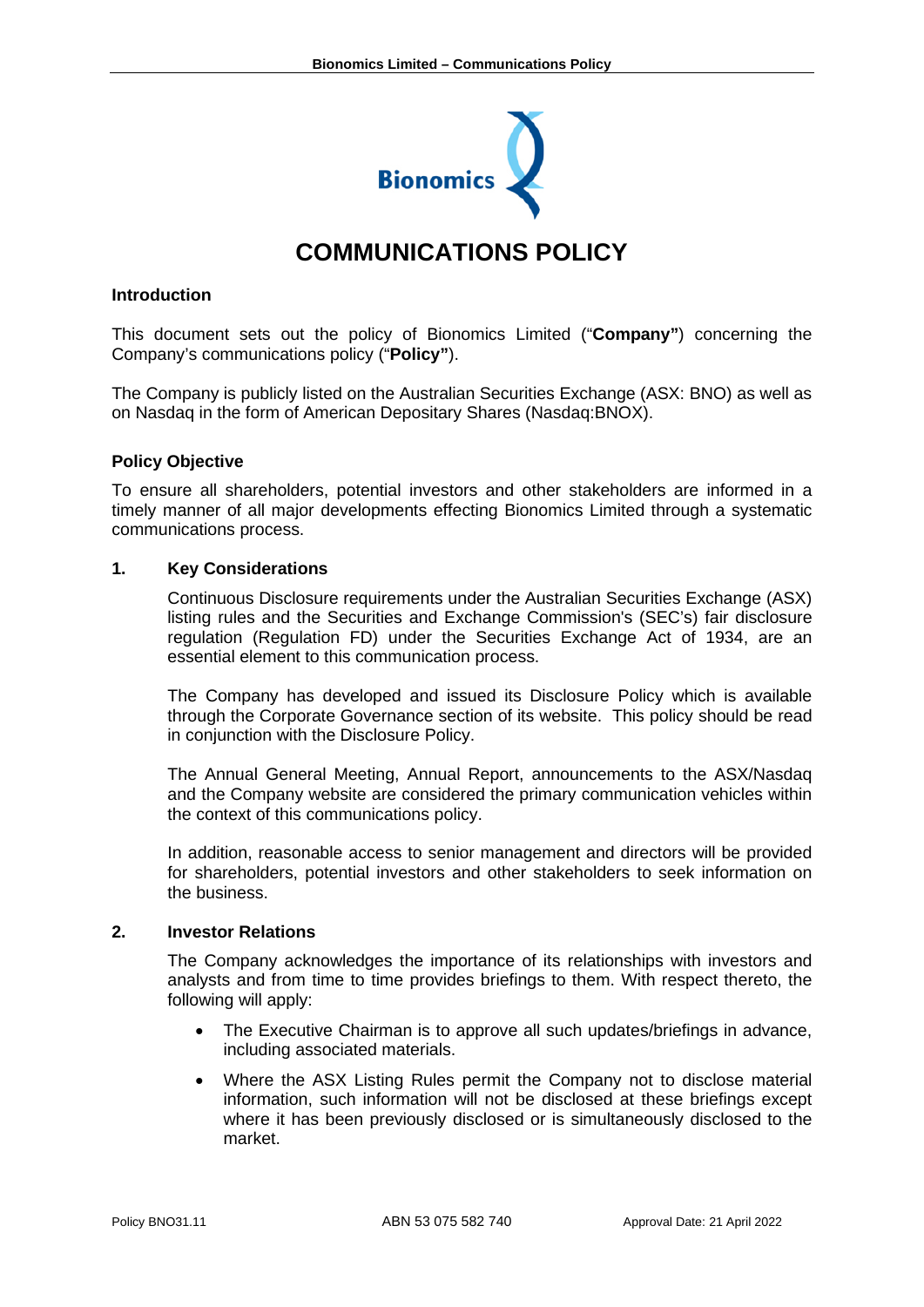A copy of any presentation material provided at briefings will be posted to the Company's website to the extent these are not subject to provisions of a confidentiality agreement.

The Company may review analysts' research reports and receive questions from investors or analysts relating to its business, but will limit its comments/responses to factual matters and material previously disclosed by it.

# **3. Annual General Meetings**

The Company intent is to encourage two-way communication with shareholders at the Annual General Meeting and other shareholder meetings conducted by the Company. This is to ensure a high level of accountability and clarity around the business strategy and performance. At each meeting, shareholders, through the Executive Chairman, will be given the opportunity to ask general questions of directors and senior management.

The Company may utilize technology to facilitate the participation of security holders in meetings. This may include, for example, live webcasting of meetings so that security holders can view and hear proceedings online, holding meetings across multiple venues linked by live telecommunications, and consider hybrid meetings that allow shareholders to attend and vote in person, by proxy or online.

The Company will also ensure that its external auditors attend the Annual General Meeting and will be available to answer questions about the conduct of the audit and the preparation and content of the Auditors Report.

Any shareholders who are not able to attend the meeting and exercise their right to ask questions about, or make comments on, the management of the entity, have the opportunity to provide questions or comments ahead of the meeting. Where appropriate, these questions and comments will be addressed at the meeting, either by being read out and then responded to at the meeting or by providing a transcript of the question or comment and a written response at the meeting.

In addition to the lodgement of the notice of meeting with the ASX (and mailed on request), the Company will also put such notices on the Company's website on the date the documents are posted to shareholders. Results of resolutions tabled at shareholder's meetings will be lodged with the ASX and will also be available on the website as soon as practical after the relevant shareholder meeting.

The Company has determined that all substantive resolutions at a meeting of shareholders will be decided by a poll rather than by a show of hands.

#### **4. Written Communications**

In all written communication the Company will seek to ensure concise and accurate presentation of information on the business taking into consideration not only the present document, but also prior information issued to shareholders.

With regard to the Annual Report the Company will strive to ensure that this document clearly and concisely documents Bionomics' business strategy, its achievements and its financial performance and position in addition to meeting all legal requirements associated with such annual reports required by the relevant legal bodies such as the Corporations Act, ASIC, ASX Listing Rules and Nasdaq.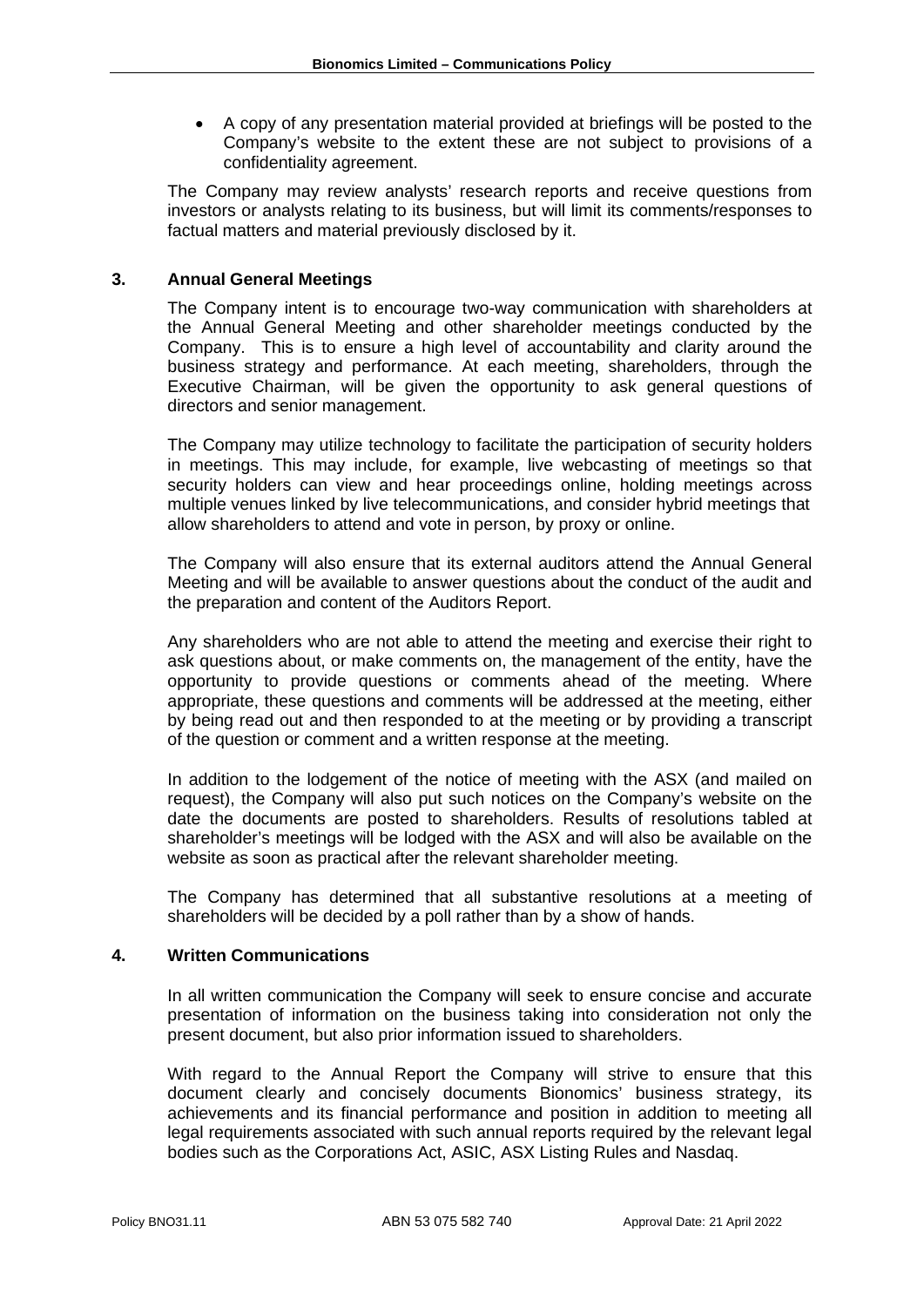# **5. Electronic Communications**

Shareholders have the option to receive communications from, and send communications to, the Company and its share registry electronically.

The Company website is structured as the key day to day information resource for shareholders, potential investors and other stakeholders and hence will be regularly updated to ensure that the information remains current.

All information will be securely lodged on the website with controlled access and edit capabilities. Any downloads by website users are to be only in secure format such as pdf files.

All announcements and filings lodged with the ASX and Nasdaq as relevant, will be lodged on the Company's website on a timely basis..

The Company may also make available additional information to shareholders via the website such as presentations to industry conferences or broker presentations.

Announcements using the Company's Social Media platform (Twitter, LinkedIn, social media email) will comply with BNO58 Social Media Position Statement and this Communications Policy where Social Media is used to communicate Bionomics news or information.

#### **6. Access to Directors and Management**

Shareholders, potential investors and other stakeholders will have reasonable access to selected senior management and directors of the Company in order to ask direct questions or to seek additional information on the business. Requests for additional information may be made through the website, or by mail or phone to the Company's registered office using the direct call details provided below. Contact details for these communication access points are as follows:

| <b>Website Address</b>   | www.bionomics.com.au |
|--------------------------|----------------------|
| <b>Registered Office</b> | 200 Greenhill Road   |
|                          | Eastwood             |
|                          | South Australia 5063 |
| Direct call              | +61 8 8150 7400      |
|                          |                      |

Senior management able to provide information on the Company is restricted to:

- Executive Chairman,
- Chief Financial Officer,
- Company Secretary.

Directors and senior management must ensure they continue to observe all requirements of the Disclosure Policy in any communication and ensure they only make comments in their areas of expertise or after appropriate consultation with the relevant staff within the business in conjunction with the Executive Chairman. Discussion should focus on publicly announced facts regarding the business and should not in any way contain comments which could be construed as investment advice.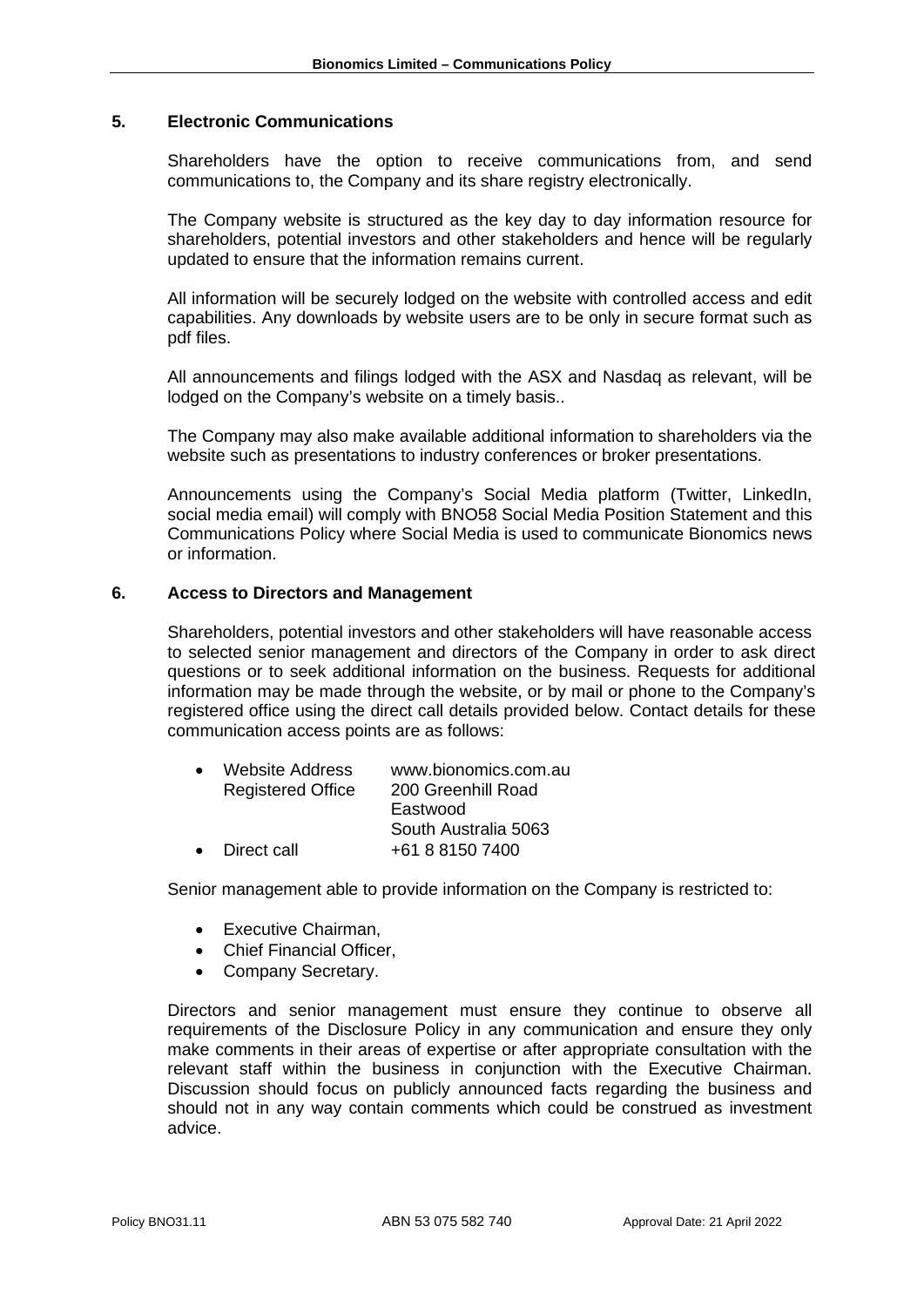# **7. Safe Harbour Statements**

A safe harbour statement is to be included in ASX announcements, media releases and all Company presentations and briefing materials, where appropriate. The safe harbour statement is to be principally in accordance with the sample set out below:

#### *Factors Affecting Future Performance*

# **Announcements**

*This announcement contains "forward-looking" statements within the meaning of the U.S. federal securities laws. Any statements contained in this announcement that relate to prospective events or developments, including, without limitation, statements related to the Offering are deemed to be forward-looking statements. Words such as "believes," "anticipates," "plans," "expects," "projects," "forecasts," "will" and similar expressions are intended to identify forward-looking statements. There are a number of important factors that could cause actual results or events to differ materially from those indicated by these forward-looking statements. The Company undertakes no obligation to publicly update any forward-looking statement, whether as a result of new information, future events, or otherwise. Actual results could differ materially from those discussed in this ASX announcement.* 

# **Presentations**

*This presentation may contain "forward-looking" statements within the meaning of the United States' Private Securities Litigation Reform Act on 1995. Any statements contained in this presentation that relate to prospective events or developments, including, without limitation, statements made regarding Bionomics' drug candidates (including BNC210 and BNC101), its licensing agreements with Merck & Co. and any milestone or royalty payments thereunder, drug discovery programs, ongoing and future clinical trials, and timing of the receipt of clinical data for our drug candidates are deemed to be forward-looking statements. Words such as "believes," "anticipates," "plans," "expects," "projects," "forecasts," "will" and similar expressions are intended to identify forward-looking statements.* 

*There are a number of important factors that could cause actual results or events to differ materially from those indicated by these forward-looking statements, including unexpected safety or efficacy data, unexpected side effects observed in clinical trials, risks related to our available funds or existing funding arrangements, delays or difficulties associated with conducting clinical trials, our failure to introduce new drug candidates or platform technologies or obtain regulatory approvals in a timely manner or at all, regulatory changes, inability to protect our intellectual property, risks related to our international operations, as well as other factors, Results of studies performed on our drug candidates and competitors' drugs and drug candidates may very from those reported when tested in different settings. The inclusion of forward-looking statements should not be regards as a representation by Bionomics that any of its expectations, projections or plans will be achieved. Actual results may differ from those expectations, projections or plans due to the risks and uncertainties inherent in Bionomics business and other risks described in Bionomics' filings with the SEC. New risk factors emerge from time to time and it is not possible for our management to predict all risk factors, nor can we access the impart of all factors on our business or the extent by which any factor, or combination of factors, may cause actual results to differ materially from those contained in, or implied to any forward-looking statements. You should not rely upon forward-looking statements as predictions of future events. Although we believe that the expectations reflected in the forwardlooking statement are reasonable, we cannot guarantee future results, levels of activity, performance or achievements. Except as required by law, we undertake no*